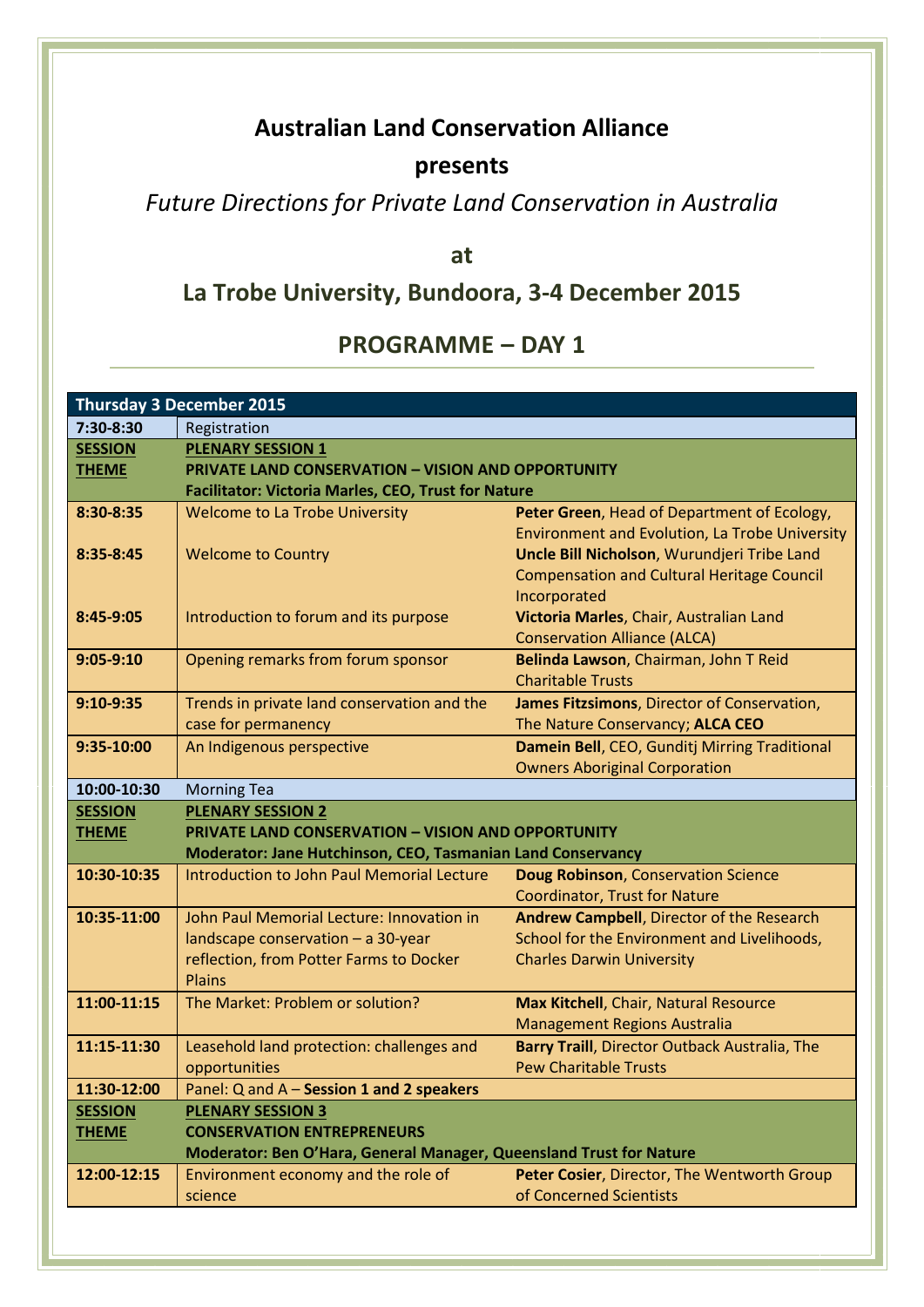| 12:15-12:30                    | Innovations in conservation financing                                                    | Rich Gilmore, Director Australia Program, The                                                                                     |  |
|--------------------------------|------------------------------------------------------------------------------------------|-----------------------------------------------------------------------------------------------------------------------------------|--|
|                                |                                                                                          | <b>Nature Conservancy</b>                                                                                                         |  |
| 12:30-13:15                    | Lunch                                                                                    |                                                                                                                                   |  |
| <b>SESSION</b>                 | <b>PLENARY SESSION 3</b>                                                                 |                                                                                                                                   |  |
| <b>THEME</b>                   | <b>CONSERVATION ENTREPENEURS (CONT)</b>                                                  |                                                                                                                                   |  |
| 13:15-13:30                    | The Mt Rothwell story so far                                                             | Nigel Sharp, Co-owner, Mt Rothwell<br><b>Conservation and Research Centre</b>                                                     |  |
| 13:30-13:45                    | Banking on natural capital                                                               | James Bentley, Manager Natural Value,                                                                                             |  |
|                                |                                                                                          | <b>National Australia Bank</b>                                                                                                    |  |
| 13:45-14:00                    | Offsetting banking impacts on biodiversity                                               | Nikki Jordan, Senior Corporate Affairs                                                                                            |  |
|                                | and carbon                                                                               | Consultant, Bank Australia                                                                                                        |  |
| 14:00-14:15                    | Sharing instead of shearing: Can rural                                                   | James Woodford, Co-founder, Youcamp.com                                                                                           |  |
| 14:15-14:30                    | Australia ride on the campervan's back?<br><b>Cape Otway Ecology Centre</b>              | Lizzie Corke, CEO and Jack Pascoe,                                                                                                |  |
|                                |                                                                                          | <b>Conservation and Research Manager,</b>                                                                                         |  |
|                                |                                                                                          | <b>Conservation Ecology Centre</b>                                                                                                |  |
| 14:30-14:45                    | Victoria's conservation tender programs:                                                 | James Todd, Director Knowledge and Decision                                                                                       |  |
|                                | achievements, learnings and future                                                       | Systems, Department of Environment, Land,                                                                                         |  |
|                                |                                                                                          | <b>Water and Planning Victoria</b>                                                                                                |  |
| 14:45-15:15                    | Panel Q and A                                                                            |                                                                                                                                   |  |
| 15:15-15:35                    | Afternoon tea                                                                            |                                                                                                                                   |  |
| <b>SESSION</b><br><b>THEME</b> | <b>PLENARY SESSION 4</b>                                                                 | <b>CONSERVATION INNOVATIONS AND COMMUNITY BASED INITIATIVES - AN AFTERNOON TO</b>                                                 |  |
|                                | <b>INSPIRE</b>                                                                           |                                                                                                                                   |  |
|                                | Moderator: Doug Humann, Doug Humann and Associates Pty Ltd                               |                                                                                                                                   |  |
| 15:35-15:40                    | Introduction: A land girt by sea                                                         | Geoff Wescott, Associate Professor of                                                                                             |  |
|                                |                                                                                          | Environment, School of Life and Environmental                                                                                     |  |
|                                |                                                                                          | <b>Services, Deakin University</b>                                                                                                |  |
| 15:40-15:50                    |                                                                                          | Nature Conservation Trust of NSW - Nigel Jones, Conservation Manager                                                              |  |
| 15:50-16:00<br>16:00-16:10     |                                                                                          | Nature Foundation SA - Bob Lott, President                                                                                        |  |
| 16:10-16:20                    |                                                                                          | Bush Heritage Australia - Kate Fitzherbert, Conservation Strategy and Systems Manager                                             |  |
| 16:20-16:30                    |                                                                                          | Australian Wildlife Conservancy - Leah Royle, Development Executive<br>Greenfleet - Michael Coleman, General Manager Revegetation |  |
| 16:30-16:40                    |                                                                                          | Greening Australia - Alistair Phillips, Director of Conservation                                                                  |  |
| 16:40-16:50                    |                                                                                          | Conservation Volunteers Australia - Ian Walker, Director of Conservation                                                          |  |
| 16:50-17:00                    |                                                                                          | World Wildlife Fund - Gilly Llewellyn, Conservation Director                                                                      |  |
| 17:00-17:10                    |                                                                                          | Australian Conservation Foundation - James Trezise, Policy Coordinator Healthy Ecosystems                                         |  |
| 17:10-17:20                    |                                                                                          | Landcare Australia & The National Landcare Network - Alastair Jones, Environmental Project                                        |  |
|                                |                                                                                          | Manager, LA & Terry Hubbard, Chair, NLN                                                                                           |  |
| 17:20-17:30                    |                                                                                          | Wildlife Land Trust/Humane Society International - Evan Quartermain, Senior Program                                               |  |
|                                |                                                                                          | Manager                                                                                                                           |  |
| 17:40-18:30                    | Pre-dinner drinks - Glenn Dining Hall, La Trobe University                               |                                                                                                                                   |  |
| 18:30-20:30                    | Dinner - Glenn Dining Hall, La Trobe University<br><b>Introductions: Victoria Marles</b> |                                                                                                                                   |  |
|                                | Key note speaker: Bruce Pascoe, Bruce is a Bunurong, Tasmanian and Yuin man. He is an    |                                                                                                                                   |  |
|                                | award winning Indigenous writer.                                                         |                                                                                                                                   |  |
|                                |                                                                                          |                                                                                                                                   |  |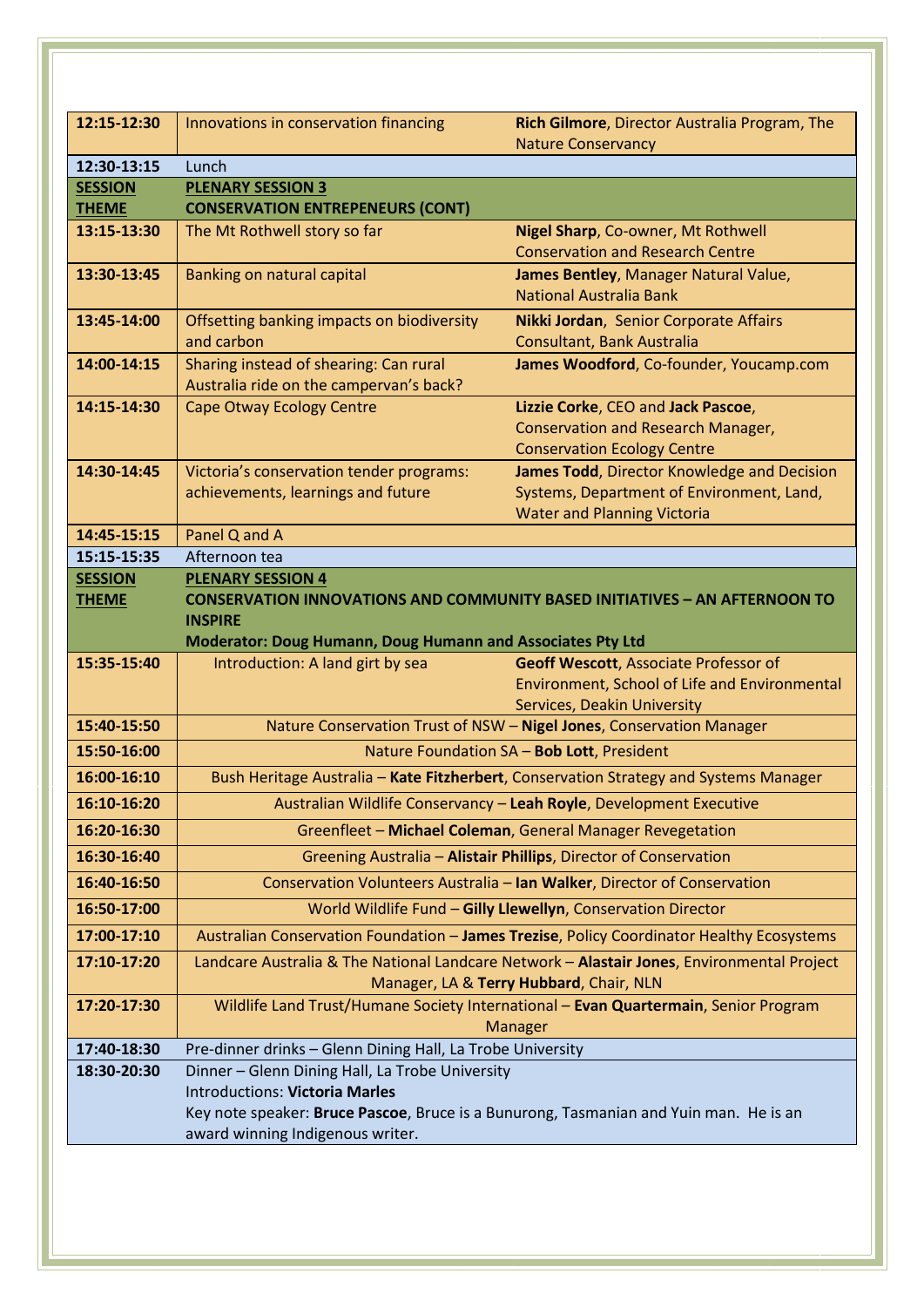## **PROGRAMME – DAY 2**

| <b>Friday 4 December 2015</b> |                                                                                  |                                                                             |  |
|-------------------------------|----------------------------------------------------------------------------------|-----------------------------------------------------------------------------|--|
| $8:00 - 8:30$                 | Posters /displays / coffee                                                       |                                                                             |  |
| <b>SESSION</b>                | <b>PLENARY SESSION 5</b>                                                         |                                                                             |  |
| <b>THEME</b>                  | <b>ENGAGING WITH INDIGENOUS PEOPLE</b>                                           |                                                                             |  |
|                               | <b>Moderator: Doug Humann, Doug Humann and Associates Ltd Pty</b>                |                                                                             |  |
| 8:30-8:45                     | Wurundjeri perspective on private land                                           | <b>Uncle David Wandin, Manager, Narrap Land</b>                             |  |
|                               | management                                                                       | Management team, Wurundjeri Tribe Land                                      |  |
|                               |                                                                                  | <b>Compensation and Cultural Heritage Council</b>                           |  |
|                               |                                                                                  | Incorporated                                                                |  |
| 8:45-9:00                     | Collaborating with the Indigenous Land                                           | Emma Pethybridge, Manager of Environment,                                   |  |
|                               | <b>Corporation for Conservation Outcomes</b>                                     | Carbon and Heritage, Indigenous Land                                        |  |
|                               |                                                                                  | Corporation                                                                 |  |
| $9:00-9:15$                   | Indigenous partnerships on private land -                                        | Sarah Eccles, Aboriginal Partnership Officer,                               |  |
|                               | working together, learning together                                              | <b>Bush Heritage Australia</b>                                              |  |
| $9:15-9:35$                   | Panel Q and A                                                                    |                                                                             |  |
| <b>SESSION</b>                |                                                                                  | <b>CONCURRENT PANEL SESSIONS</b>                                            |  |
| <b>THEME</b>                  | <b>PUBLIC POLICY</b><br>1.<br><b>Moderator: James Fitzsimons, Director of</b>    | 2. LANDSCAPE CONSERVATION AND THE<br><b>ROLE OF LAND TRUSTS</b>             |  |
|                               | <b>Conservation (Australia Program), The</b>                                     | Moderator: Keith Bradby, Director, Gondwana                                 |  |
|                               | <b>Nature Conservancy</b>                                                        | <b>Link Limited</b>                                                         |  |
| 9:35-9:40                     | An independent panel's recommendations for                                       | <b>Great Eastern Ranges initiative</b>                                      |  |
|                               | Biodiversity Legislation Reforms in NSW -                                        |                                                                             |  |
|                               | Proposed role of the Nature Conservation Trust                                   |                                                                             |  |
|                               | of NSW                                                                           |                                                                             |  |
|                               |                                                                                  |                                                                             |  |
|                               | Gary Wells, CEO Nature Conservation Trust                                        | Gary Howling, Conservation Manager, Great                                   |  |
|                               | <b>NSW</b>                                                                       | <b>Eastern Ranges Initiative</b>                                            |  |
| 9:40-9:50                     | <b>Australian Government initiatives supporting</b><br>private land conservation | <b>Wedderburn Conservation Management</b><br>Network experience             |  |
|                               |                                                                                  |                                                                             |  |
|                               | Kylie Jonasson, First Assistant Secretary,                                       | Peter Morison, former Facilitator, Wedderburn                               |  |
|                               | <b>Biodiversity and Conservation Division,</b>                                   | <b>Conservation Management Network</b>                                      |  |
|                               | <b>Department of Environment</b>                                                 |                                                                             |  |
|                               |                                                                                  |                                                                             |  |
| 9:50-10:00                    | Creating private protected areas in a multiple                                   | Building capacity of Australia's small to medium<br>sized Land Trust Sector |  |
|                               | land use framework: balancing principles with                                    |                                                                             |  |
|                               | pragmatism                                                                       |                                                                             |  |
|                               | Jason Irving, Manager Protected Areas,                                           | Ben Carr, Conservation Projects Manager, The                                |  |
|                               | Department of Environment, Water and                                             | <b>Nature Conservancy</b>                                                   |  |
|                               | <b>Natural Resources</b>                                                         |                                                                             |  |
| 10:00-10:10                   | Queensland's ambitious protected area target                                     | The role of private capital in landscape                                    |  |
|                               |                                                                                  | connectivity                                                                |  |
|                               | Linda Lee, Acting Director Landscape                                             |                                                                             |  |
|                               | <b>Conservation Unit, Nature Conservation</b>                                    | Tim Hughes, Director, South Endeavour Trust                                 |  |
|                               | Services, Department of Environment and                                          |                                                                             |  |
| 10:10-10:30                   | <b>Heritage Protection</b><br>Panel Q and A                                      | Panel Q and A                                                               |  |
| 10:30-11:00                   | <b>Morning Tea</b>                                                               |                                                                             |  |
|                               |                                                                                  |                                                                             |  |